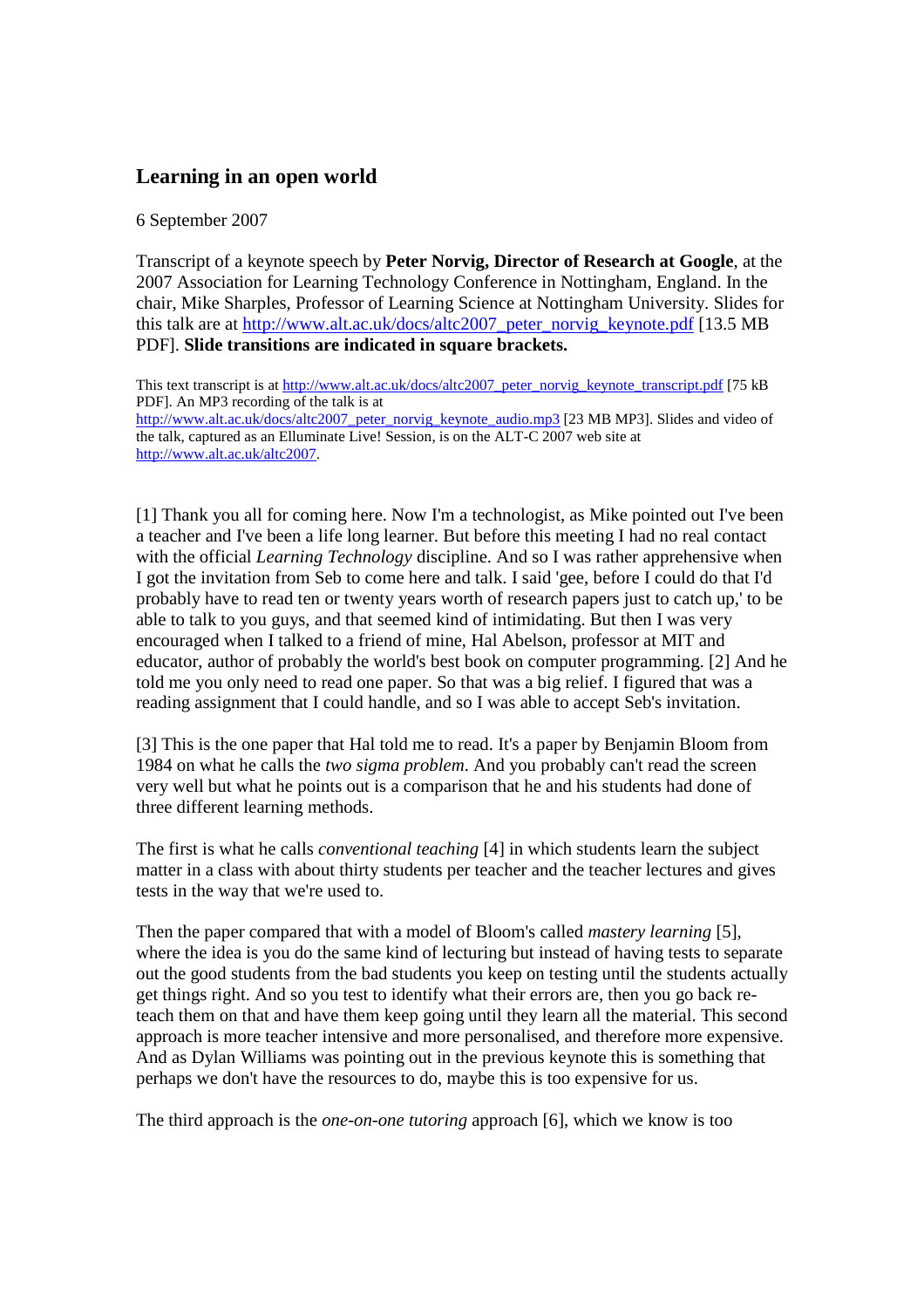expensive. The results that Bloom came up with in this study was that there were significant effects to both these augmentations, and Bloom says you get about one standard deviation of improvement from using the mastery learning and two full standard deviations from using the one-on-one tutoring [7]. So according to Bloom we have the answer to how to make our students succeed; it's just that we can't afford it. And now the challenge is: is there something else that we can do that's going to be as effective as oneon-one tutoring that uses some other kind of technology. In 1984 we didn't have all the technology that was available to us today. Is there something else we can do now that can answer Bloom's challenge from so long ago?

First I want to talk a little bit about what exactly conventional learning is like and then contrast that with some of the other possibilities. So I learned a little from another educator, Frank Rhodes, ex-president of Cornell who said "*in the basic business of teaching resident students universities have not diverged much from the method of Socrates -- except that most faculty members have now moved inside*." [8]. So what do we know about Socrates? Well, maybe he had reasons for thinking that being inside could be a corrupting influence. So he did indeed like to teach outside, and we know that he's famous for his questioning approach, that he used questions in many ways, one was to keep the inquiry focused on what he thought was the lesson to be learned, another was to keep it appropriate and personalised to a learner. Another: he used it in sort of a bullying way to show the learner that he really knew what was going on but wasn't able to tear it out of themselves [9]. So maybe some marks off for harassment there, but it was a different time. [10]

But note that in this one-on-one questioning interaction Socrates is really much more like a tutor and not like a conventional teacher. So Rhodes was really wrong, it's not that we haven't moved forward at all from Socrates over two thousand years, it's that we've moved backwards from his tutoring approach to a non-tutoring approach that's not as effective. Now let's fast forward a millennium and a half. [11] Here we are, this is conventional learning in the year 1350. The lecture was a fantastic innovation in 1350 because books were very expensive things that had to be made by hand by monks so you couldn't really afford to give books to all the students. But in a lecture one person could read this material and get it into the minds of all the students at once, so the lecture was the broadcasting of the time. Now you would think that although it was a great technology for 1350, by a hundred years later the lecture probably should have died out, because with the new learning technology that Gutenberg came up with, it became cheap to have books, so why have this one guy in the front of the class reading from the book when all the students could be reading from it simultaneously.

Now, I'll leave it to the historians to sort out why that didn't happen, why the lecture didn't die out in 1480 or so, and I'll concentrate just on the problems with lectures. And note that we don't need any of today's technologies and studies, although there have been plenty of well documented studies. We can just go back to 1350 and they've identified the problem right here, it's this guy: the one who's sleeping in class. [12] So, even in 1350 we knew that attention wanders when you lecture, people fall asleep and you can look around at the other people in the room and only about a third of them are really paying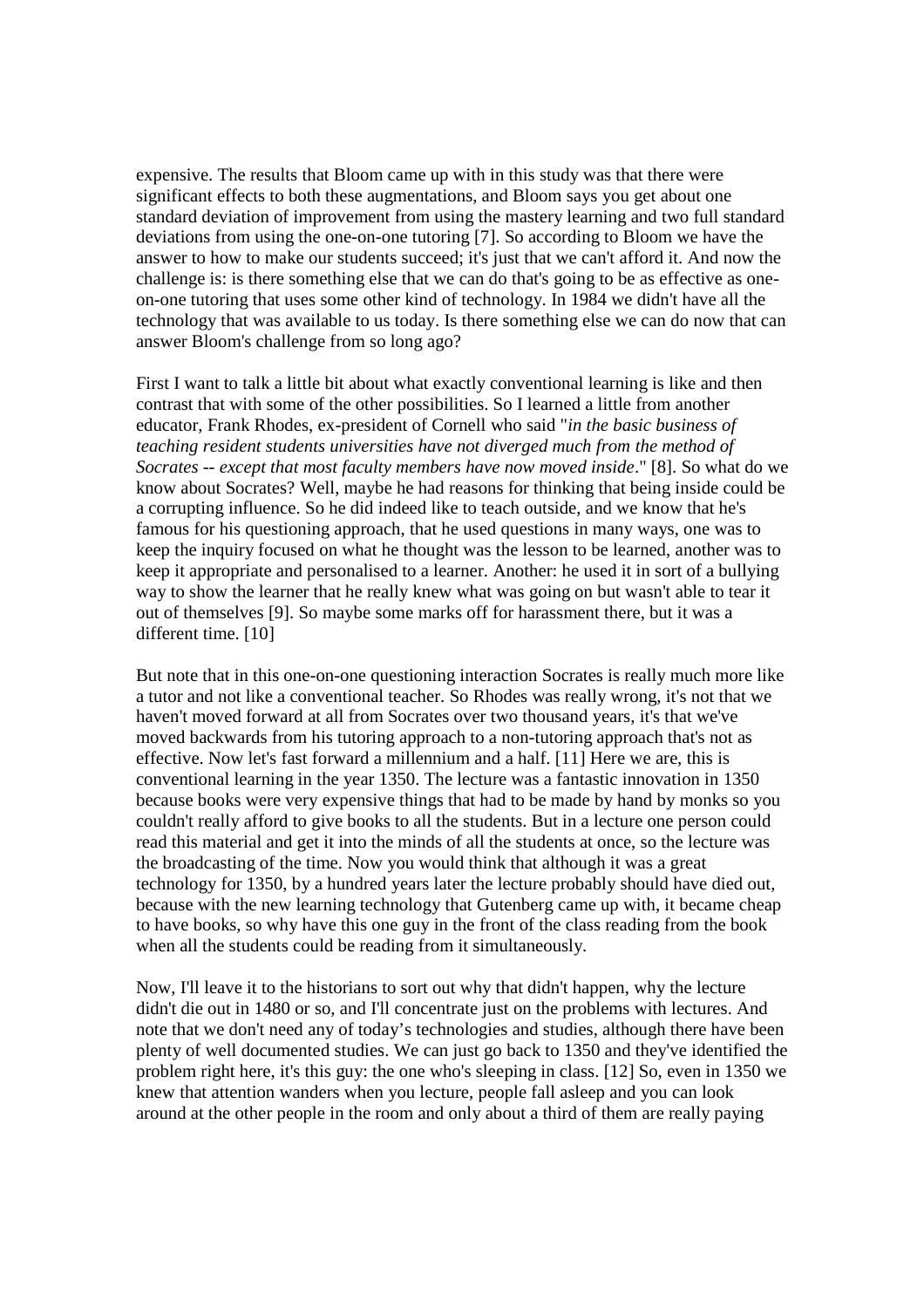attention. The others, if they're not sleeping, they're starting to nod off or they're talking to their neighbours. That's what happens.

In places where educational results really matter regulations are actually put in place to limit lectures. For example in the United States, the Federal Aviation Administration is responsible for the teaching of pilots, and they put in regulations that say no lecture can be longer than twenty minutes maximum. Why do they do that? Because they know if they don't that's what happens: planes crash. [14]

They found out that there were bad results and they put regulations in place to, to take care of the problem. Unfortunately in other industries where maybe a lapse in attention is not as dramatic the lecture survives unregulated. Now I notice that this particular enlightened conference for most of the sessions does respect the twenty minute limit, unfortunately there is one exception to that: the keynote lectures. So that bodes ill. We'll just have to hope for the best. We're only about eight minutes into the talk so maybe catch about five minutes more then wander out, talk to your friends and come back at the end. I'll try to stop early and leave plenty of time for a more effective method of interactive question-and-answer.

Okay, so one of the big problems with lectures is that you just can't do it too long or it starts to get stale. There's another problem: the lecture is suited only to the auditory learning style. We know that there are multiple methods of learning, and as an aside I was glad when I went to my daughter's third grade parent introduction night, where the teacher explained what was going to go on in the classroom. She started to talk about different kinds of learning styles. The teacher said that we recognise some of the kids are visual, they respond to written words and diagrams, some are auditory, they respond to spoken words and music, some are tactile, they respond to body movements and touch. And we try to individualise the instruction to be appropriate to each child and the modality that they prefer. I thought: this is great, here's a teacher that's making use of the latest research, my child's going to get a good education. And then she went on and said 'and in fact you can diagnose which type of learner each student is just by listening to how they talk -- if you're a visual learner you'll say things like "I see what you're saying." If you're auditory you'll say things like "I hear you." And if you're tactile you'll say things like "I feel that you're right."' And I was thinking 'Nah, that can't be right. It can't be that easy.' And then I was heartened when Google hired T.V. Ramen [15] who's a very well noted and respected engineer, happens to be blind, and within my first five minutes of talking to him he said 'I see what you're saying.' So, so I think my intuition was right on that one and it still is difficult to diagnose exactly what learning style a student is using, and they may prefer different ones at different times.

But it's right that you don't want to rely on a modality of instruction that just goes after one of those learning styles. So that's another problem with the lecture. Now one more thing about the lecture or the conventional approach is that it lacks portability. Let's compare it to another form of delivering information, a musical performance. [16] Now back in 1350 if you wanted to hear a lecture, well you were lucky if there was one place to go to hear a lecture within a days hike. And that's what you were stuck with. If you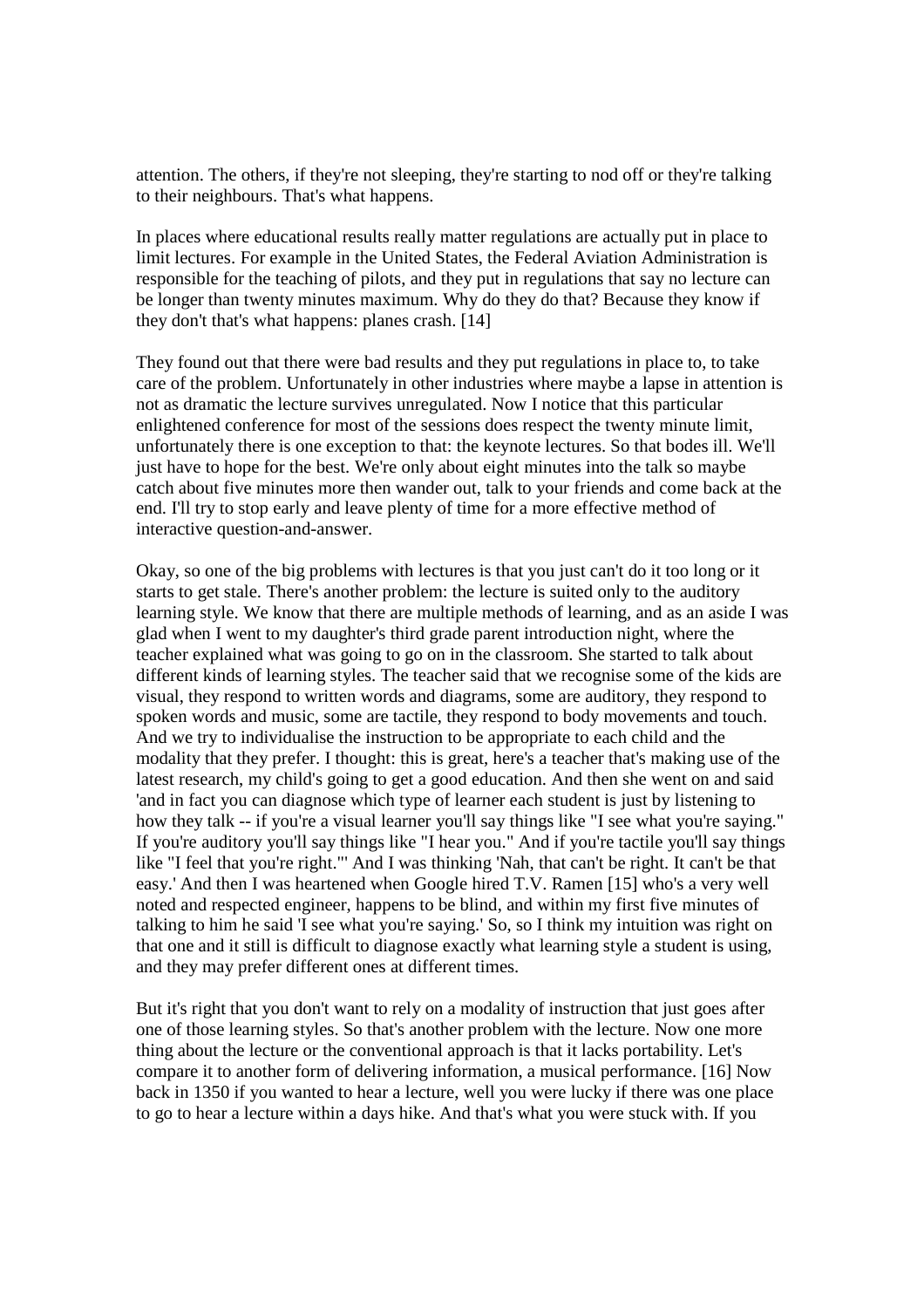wanted to hear music you probably had a few more choices but basically it was whatever troubadours happened to be in town, you could go and listen to them perform music or you could perform it yourself with your friends and family. In the modern world of course, here in the twenty first century, if you want music you're no longer stuck with your local troubadour, you have thousands of choices and you can get the very best performances by the very best musicians in any genre you want, replayed at any time. [17]

But contrast to what's happened with the lecture. If you want to hear a lecture, up until the very final years of the twentieth century you only had the choice of the live performance, you had to hike down to your local performance place which was a university and hear the lectures there. Now in the last few years the lecture has become a little bit more portable and you can shift in time the lectures from your local university, you can even get some lectures from universities round the world. But we've not moved to this model where there are star performers. You know, we could have imagined a model where if you want to learn about linguistics you said 'who's the best linguist? Oh it's this guy Pinker, [18] I'm going to go get him, put him on my Ipod, I'm not going to be stuck with whoever happens to be at the local university.' But for some reason we didn't go down this route and, and I can't really explain why.

Let's look now at which learning technologies might help solve the two sigma problem. [19] We saw the problem with the conventional approach, with the lecture based approach. How can we get away from that and towards the tutoring-based model without all the expense of hiring a separate tutor for every student. I'm going to talk about some of the things that Google is doing in this area as representative of the kind of technologies, of course this conference has covered many others. I'm going to start off with the more formal approaches and then move to the informal and think about why they may actually be a better approach.

First, Google is offering Google applications, education edition. [20] That's free email, chat, calendars, web pages, and documents, and branded with your university or educational institute, and help in putting it all together. Up until two days ago I thought that this was just a collection of online applications but now I know that if you integrate it all properly it's actually called a *virtual learning environment*.

Here's a little sketch [21] on the back of a napkin that was drawn by Adrian Sanure who's in the IT office at Arizona State University, and he called this like technology for an advanced alien culture. What did he mean? Well, he noticed as you see on the left here that there was an increasing gap. As information officer at a University he said "we've got limited budgets, we can only spend so much, and it seems like every year the best of industry, the highest technology gets farther and farther away from us, and we can't spend enough to keep up." But he said "if we move to this model on the right where instead of us trying to buy our own technology every year we ally with a partner, now we're suddenly on our partner's growth curve rather than our own growth curve and we can go as far as they go." And that's the approach he's taken, you can see there's lots of things that comes with this or you can get help with. There are tools at the school level like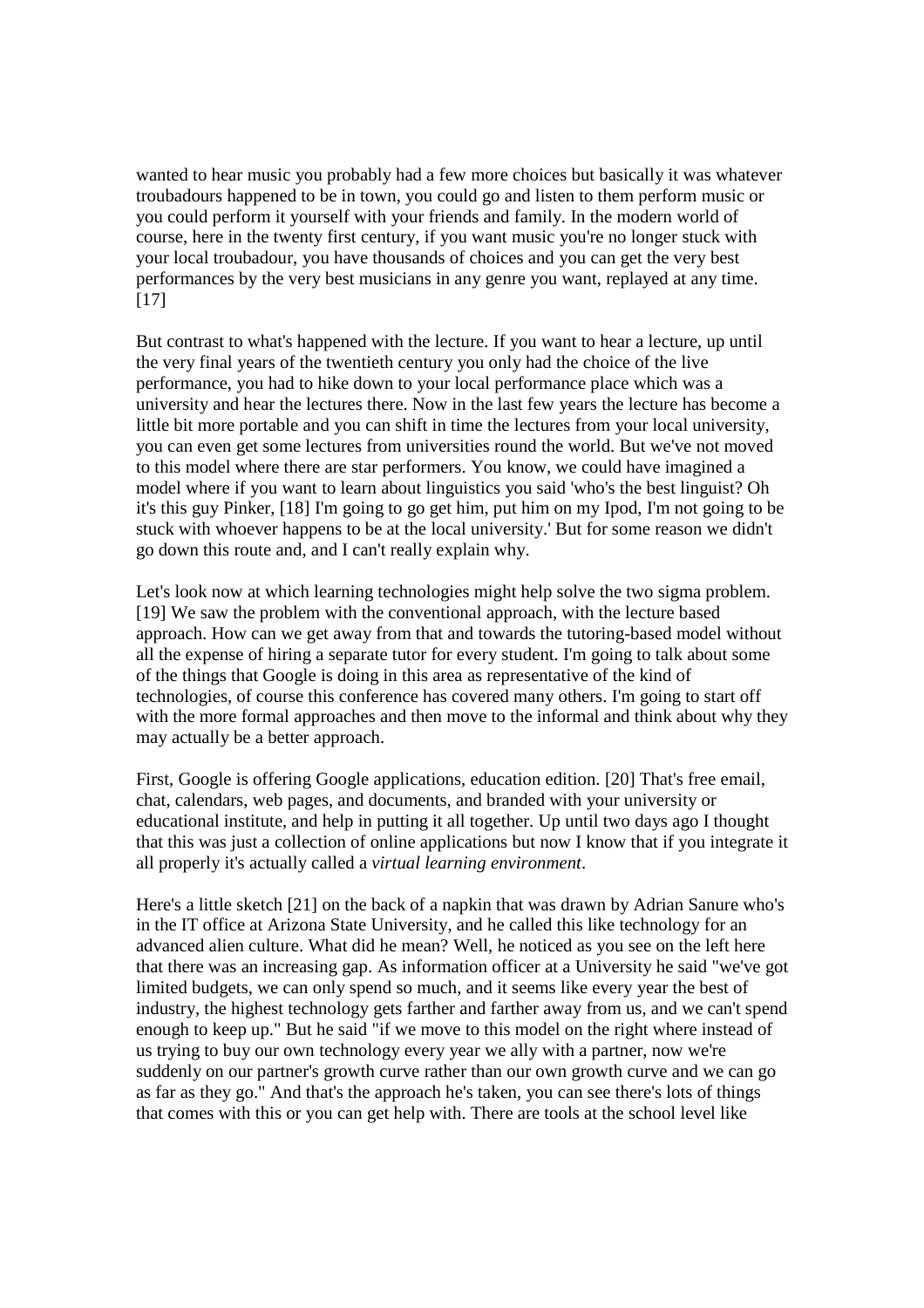setting up a website. [22] And there are tools at the classroom level like planning a lesson using Google Earth maps. This is in a partnership with Amnesty International, one of the lessons plans we provide, and there are many other types of lesson available. [23]

Here's another partnership and this is fairly new, just launched last week. [24] We've teamed up with Creative Commons and with the Packard Foundation from Hewlett Packard to create an index of all open courseware. So any university or other institution that publishes their courses on the web can find their way into this index, and we'll search it and give you back the results. So here you see a search for solar energy, you get the MIT course first, that's appropriate because they're a good engineering school and they're at the forefront of this open courseware movement so maybe they deserve to be first. Then there are other results from Worldwatch, from other schools and so on, a combination of different results that you can browse through. This is useful for the teacher trying to put together a new course of their own, and for the students trying to supplement the course they're taking, and for the home learner who wants to put together their own course.

Many of you are probably familiar with *Google Scholar*, which gives you an opportunity to search over academic journals. So if I search for *ivory billed woodpecker*, [25] I can see the recent journal article from *Science* that caused a lot of excitement, I can see an older book that talks about some of the background behind it. And so on. But some, some of our users are not familiar with Scholar, so this is not a destination that they would go to, it's hidden to them. One of the things we've been doing recently is trying to bring all our results to all our users without them having to know where to go to. So if you know to go to Scholar, great, that's what you want, you're in good shape. But if you don't know, we still want to get you the right mix of scholarly and non-scholarly material. Here's an example of a search using the normal Google search for *bigtable* [26] which is an implementation that some of our engineers have come up with for a very large type of database table used over parallel machines. And there's a mixture of results here: there's papers that would have been in Scholar, these academic papers, there's a Wikipaedia entry, and the third entry there is a video, and then some blogs, and then some more academic papers and so on. The point is that if you thought about this on your own and tried to narrow where you were going to search, you probably would have said 'well this is an academic thing, I'll go to Scholar.' But then you would have missed the video and some of these other entries. You probably wouldn't have thought first that video is the kind of result that's associated with this kind of query, but in fact we have the engineer who designed this system giving a technical talk and that's probably exactly the kind of result you want. So in some cases you can be outsmarting yourself by narrowing yourself down to a specific search.

Okay, and of course, regular Google search works pretty well for finding subject matter for courses as well. All those things are available for the teacher, for the formal student, and for the informal student. [27]

Now let's get back again to Bloom's challenge and remember what he said -- the average student under tutoring was two standard deviations above the control -- and try to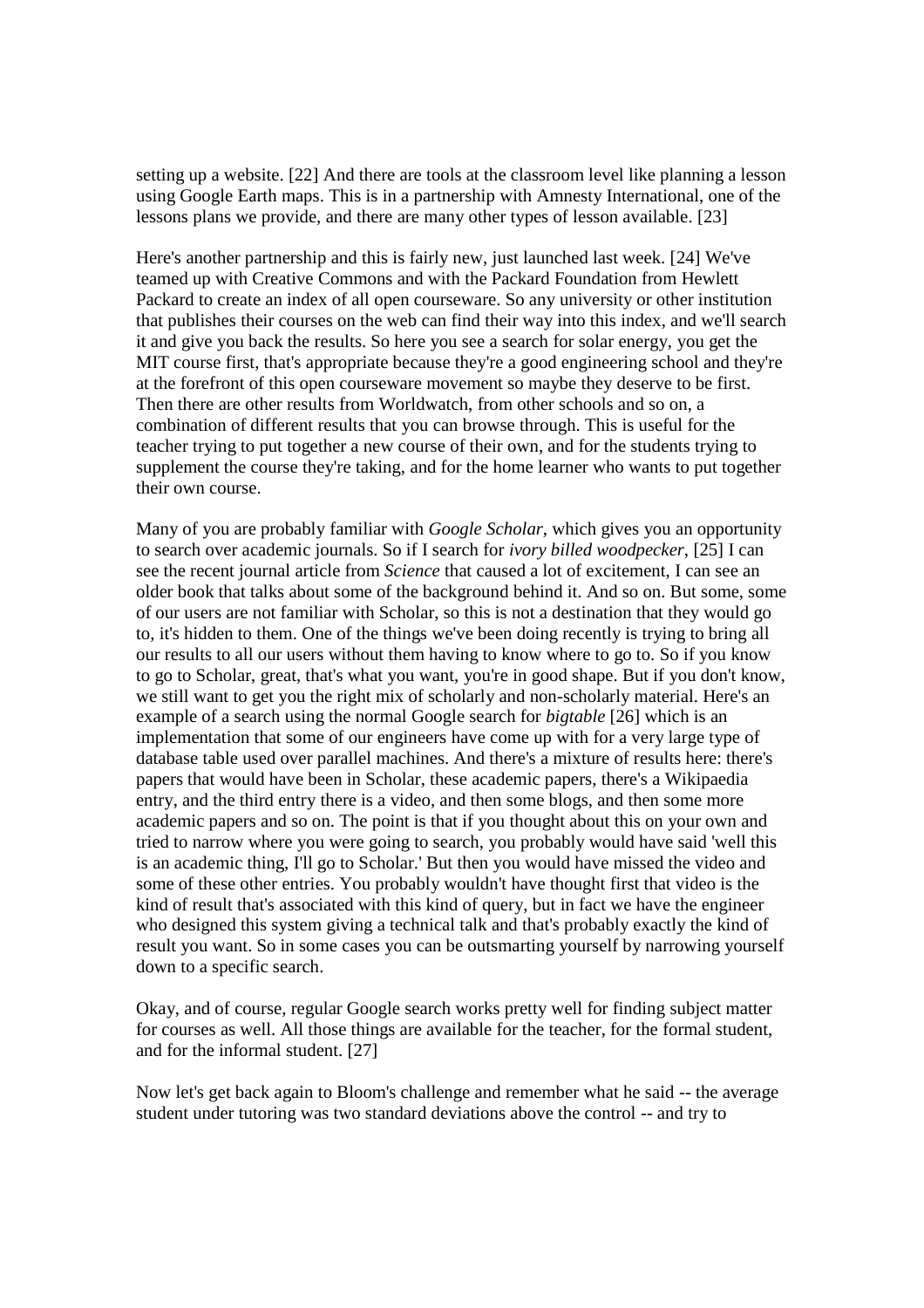understand exactly what that means, because it really is quite extraordinary. [28] A standard bell shaped curve, the control, by definition, 50% are above the mean, if you define that being beyond two standard deviations means doing really well then two percent are doing really well. When you move to mastery learning things are shifted approximately one standard deviation to the right, you can see the outlined bump there getting a little bit of separation from the control but maybe not that much. But still quite a change in that now 84% are above the control mean and 16% are doing really well. So you multiply by eight the number of people that are doing really well. [29]

Once you go to tutoring, two standard deviations, now you've really got a big advantage, you can see the two humps are widely separated, 98% of the students are above average and 50% are doing well. That's an extraordinary accomplishment if it really holds up. Some more numbers from the paper [30], in the control, the conventional teaching, students were on task 65% of the time, so essentially one third of the time their attention span was wandering. If you believe the research represented by that 1350 painting it was more like two thirds of the time attention was wandering. So, not sure which one to believe, but we'll go with Bloom for the moment. But you switch to mastery learning, you pick up a little bit of that time back, and are now at 70% time on task. Tutoring, you've got 90%, so you've really got their attention and maybe that's where most of the gains come from.

Bloom also reported correlation numbers, so in conventional teaching there's a .60 correlation between the aptitude (that's before you give the course you test them for background knowledge and the achievement) and the results of taking the course. That's saying 60% of the result is determined before you even get started. You're just allowing the top students to stay at the top as much as pushing them on. With mastery learning the correlation goes down to .35, and with tutoring down to .25. So in part that's saying everybody has a fairer chance to advance. In part it may also just be a statistical artifact because if everybody is squished off to the right then they all have about the same score, so now the correlations disappear because everybody's doing excellent.

In the paper Bloom had four main suggestions on what you could do to achieve these two sigma results without tutoring. [31] One, he said careful review of previous material, for example if you're teaching an algebra two class make sure you go back over the algebra one material. And do this with what he called enhanced cues, participation, and reinforcement, which is just a sneaky way of getting the tutoring back in: it's going over the materials, seeing who's getting it and not getting it, and if they're not getting it giving them special attention. Bloom also said a student support system with groups of two or three students studying together works well, of course this was back in the days when everything was done offline, maybe more effective now done online. Special programmes for reading and study skills, that's a remedial programme, and he said that computer learning can work but only for very motivated students. And maybe that has changed now as well.

Let's look a little bit at what kids today are doing really well, are out there on the right past the two sigma mark. [32] There's a number of ways you can achieve this kind of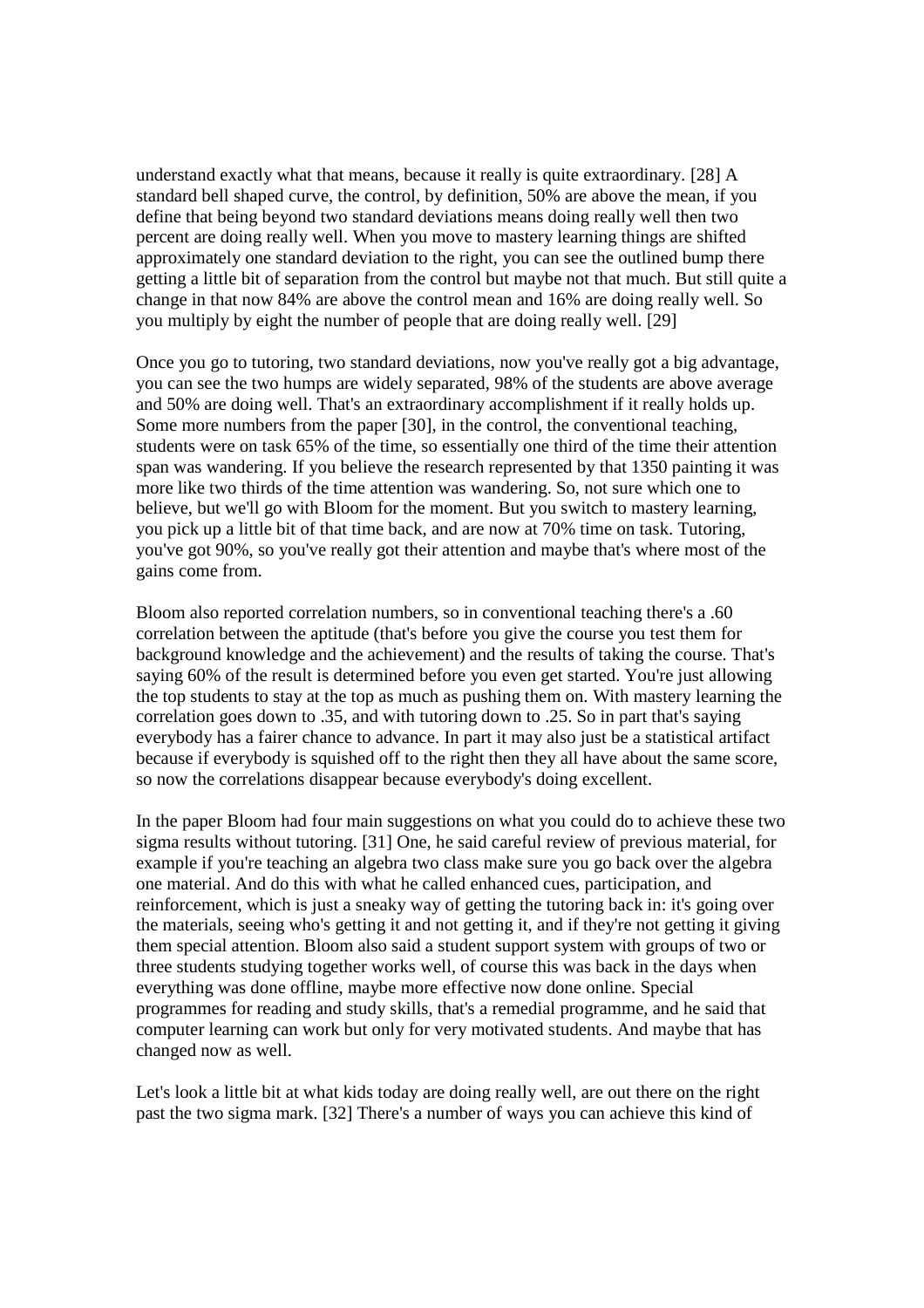level of high achievement. Some kids do really well on computer based training materials. And this is a slide from a site called *Hey Math*, which provides computer based training for algebra. [33] Dylan William talked about a similar programme at CMU; he said the results are very effective but it took twenty years to develop. There are a few subjects like algebra where it seems like it makes sense to put in that twenty years effort or however much effort it takes. It's complex material but it is very self-contained and you can put together the materials once and for all and really nail it, and then you can teach it to a lot of students. And so I think there are these few areas where that makes sense, but for most areas it probably doesn't make sense.

And even for things like algebra you have to think about how well these materials you put together are going to port to different kinds of students. So for example this lesson seems like it'll work well for somebody who's a football fan [34], but what about this kid [35]? Say he prefers baseball, or this kid who likes cricket better, or this kid [36] who doesn't actually know anything about organised sports but he's been herding and counting his family sheep since the time he was four year old. These are all very different types of learners, maybe trying to fit them all into the same funnel, computer based training with a specific theme is not going to work that well.

What other kids are doing well? Here's a kid who had a good summer [37], I don't know how much you heard about him over here but in the States he was hot. This is a seventeen year old high school kid who in his spare time over the summer unlocked the iPhone, traded the result for a car and then packed off to college. He said he spent a few hundreds of hours and he had the help of a few online friends. This is just the exact opposite of computer based algebra training. There's no lesson plan, in fact there couldn't be a lesson plan because before this guy did it nobody knew how to accomplish what he tried to do. Maybe the Apple engineers did but they weren't telling. There's no real theory behind it, it's all practise, or I guess actually there is some theory but he learned it as he went along. When he started out he was pretty handy with a soldering iron, that gave him the confidence to get started. He got into it, he soon realised 'gee, there's a bunch of this software stuff I'm going to have to know, I don't know much about that. But I got some friends online, maybe they can help me, maybe they can lead me in the right direction.' And together they started to work on it, he learned what he needed to know. It was collaborative, it was just-in-time learning and again he was being tutored whether he knew it or not by his friends: they taught him about software, he taught them about soldering, and between the group of them they were able to come up with the answer.

So that's a successful result, but is it duplicable? Well I don't know. Is he an exceptional kid or was he just lucky? Or was it just the determination to get started on a project that was important rather than any attributes that he had to have? I don't know.

Here's another example, this is Olin College [38], a college that's dedicated to every kid having this kind of iPhone-like experience. It's a new college, they just graduated their first graduating class last year, it's an engineering college located in Boston. The idea is that instead of theory-heavy lectures in segregated disciplines and individual efforts, they go after design exercises and interdisciplinary studies and team work.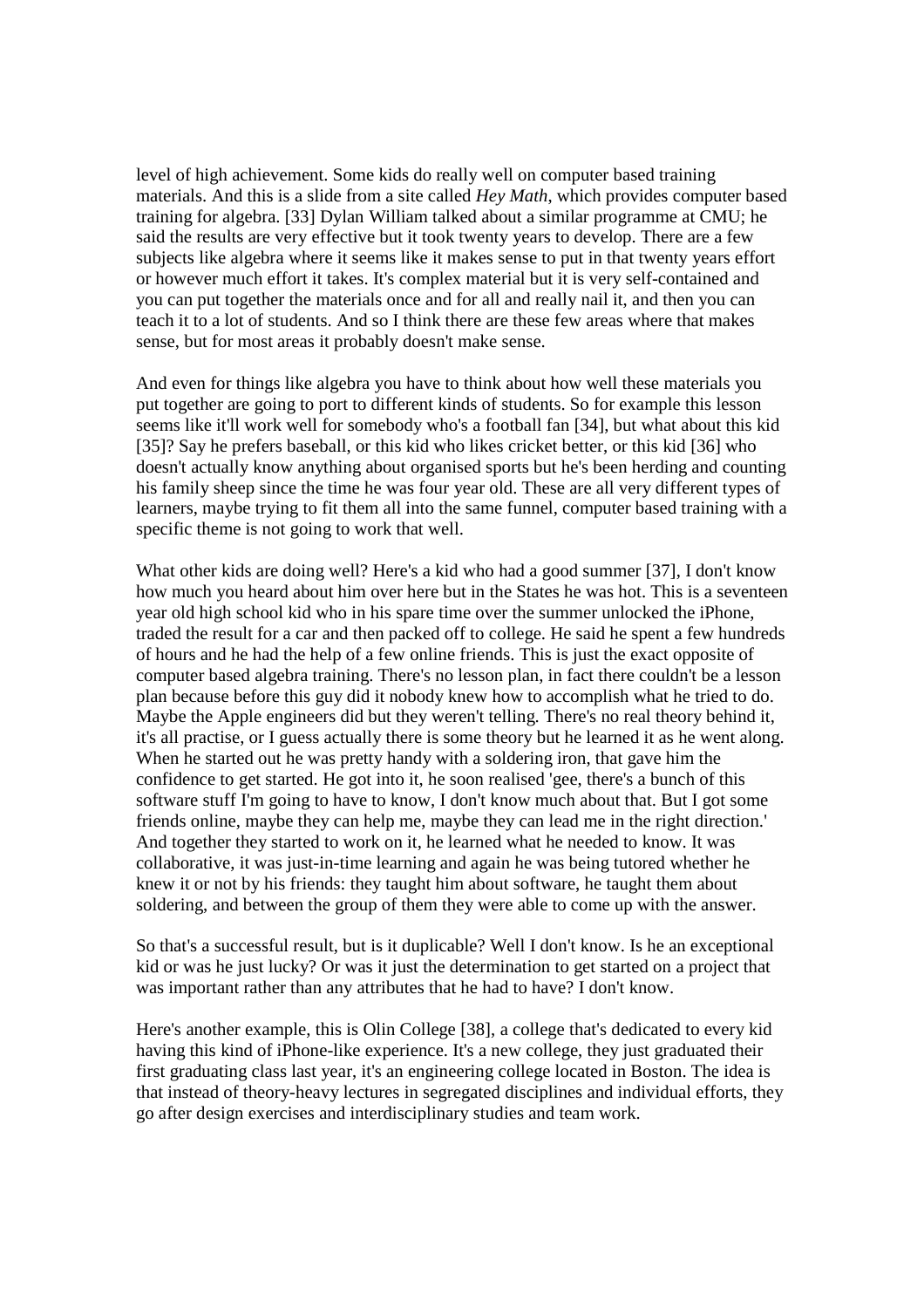The curriculum integrates these disciplines with practical projects. It's a do and learn approach. Olin's president Miller said "Students start out with an audacious project, which would in many institutions be heretical, except we do that deliberately. Because, after all, when you get hired in a corporation, that's the first thing that happens to you: they give you a challenge for which you've not had the prerequisites. It's all about learning how to learn. So we do that here from day one."

This was the first assignment for the freshmen class coming in: they divided the students into small groups and they assigned them the task of (in eight weeks) designing, building and demonstrating a pulse oximeter. That's this little device that you clip onto your finger and it tells you your pulse and it tells you your blood oxygen levels without pricking your skin [39]. The professors showed the groups the commercial unit and then they referred them to some patents and some technical documentation. And then the faculty's plan was to watch the students and see where they failed and step in and guide them towards a solution. And the problem was they never failed, they just got started, they said 'we understand what this problem is, we understand what we don't know.' And they went off and they tried to learn it. In eight weeks all the teams got the project done. And one of the side effects was that at the end of eight weeks they were now receptive for the theory that they didn't have. In other classes you would have spent two years learning about the theory of transistors and so on before they let you do a project. Here they skipped all that, threw them in at the deep end of the pool, said 'go ahead and do the project.' The students learned just enough, but at the end of that eight weeks they said 'you know I'm really interested in transistors now, I want to know some of that theory.' And then they started to teach the theory behind it.

One more example [40]. This is probably cheating because it is from science fiction, not from reality, but this world that Vernor Vinge imagines takes Olin college to an extreme. This is a world in which fictional high school students are doing the equivalent of a years worth of graduate level research in a few weeks time. And they do this because in this is novel of the near future, the students are permanently wired in, they've got wearable computers, and are on the grid all the time, and communicating with their fellow students nearby and across the world. And they're doing Internet searches by blinking their eyebrows without having to type on anything and seeing the results projected.

Many of the adults who are coming from the present day into this world of maybe twenty years in the future are lagging behind, and so the adults are sent to high school for remedial education because they can't keep up with the high school kids. This is a possible future, who knows if it's going to work out that way.

Let's go back to Frank Rhodes [41], who has some answers to the question of how important really is the social networking aspect? Is it just if you put the kids in connection with each other and with some potential teachers, is that all they need or is formal learning a vital part of the equation? Rhodes said that without community knowledge becomes idiosyncratic, the lone learner studying in isolation is vulnerable to narrowness, dogmatism, and untested assumption. And learning misses out on being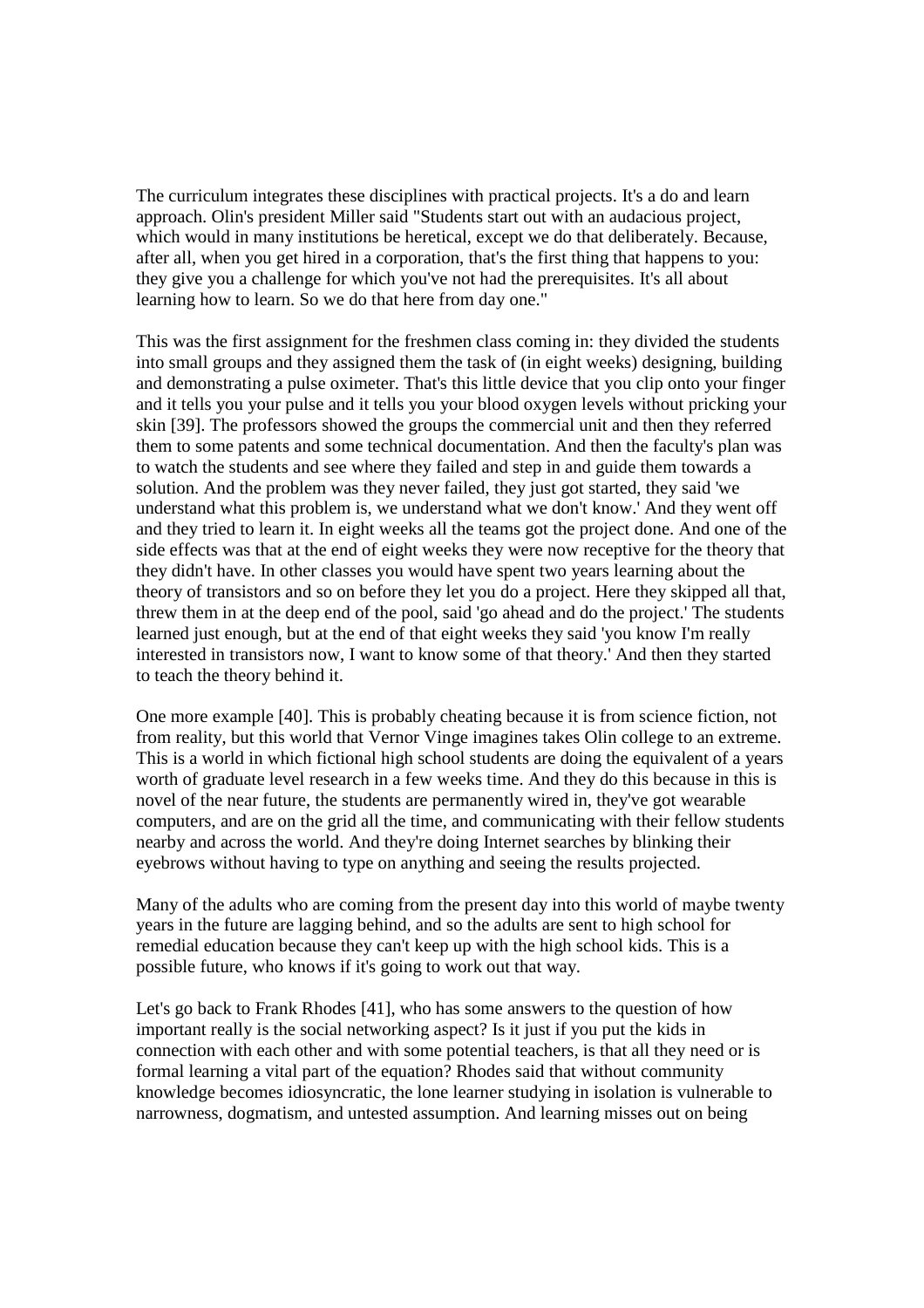expansive and informed, contested by opposing interpretations and refined by alternative viewpoints. Without community personal discovery is limited. Okay, so I think it's clear that this is important but the question is can it be the only thing, or can it be the main thing? I think now we're ready to answer the question, the challenge from Hal [42] and from Benjamin Bloom [43] of what education should be like, how we can achieve this two sigma effect.

Let's try to synthesize these examples and here's the best I've come up with. I think the best way to get to this ninety percent time on task individualised learning is to concentrate on these points [44]: one, centre the education on engaging real world projects. The kids' feelings about the project are probably more important than the actual words that are coming out of the teacher. And if they're excited about it they're going to get better results, and it seems like a project based approach is the best way to get them excited.

Exploring in teams seems to help. We can't afford individual tutors but we can afford to put people together into teams, you can get that for free and you get much of these effects, of the two sigma effect of the tutors just by having people work together and help each other. Now the teachers are serving as facilitators and they can point to the theoretical knowledge when it's needed. And part of the point here is that it's needed much less than you think. That means that the teacher now is free to become a tutor because the kids are doing most of the work, the teacher is acting as a facilitator and one teacher can be spread out over thirty students and still have enough time to cover them all. And finally different students learn differently but let them figure it out from the world full of information, don't try to create all the materials ahead of time and make one set of materials for everybody.

We've gone through these transformations in the way information has been used: we started off with the lecture when there was one copy of the book in the world and the lecturer was reading it, the students were learning it. We got the revolution from Gutenberg that now students all could read the book. And more recently we've had the revolution of the Internet where the students now can do two things: one, they can access all this information from around the world, all the books and all this other kind of information. But more importantly they can access each other, they can access fellow students and other people throughout the world. When we put that together, that's a revolution that I think comes the closest to being a scalable solution to Bloom's challenge. So thank you and I'll stop lecturing and make the rest of this interactive.

## (Applause)

Mike Sharples: Thank you very much indeed Peter. We do have time for questions, and I hope that you're willing to take questions now. We've got a roving mic' here and while you're thinking of what questions to ask what we'll do is start with one of the questions that have come in from Illuminate, and it's from Panos in Edinburgh: 'Web 2.0 technologies seem to be very busy social spaces, and not necessarily educational and learning places. It appears that it makes students to be busy with things not related to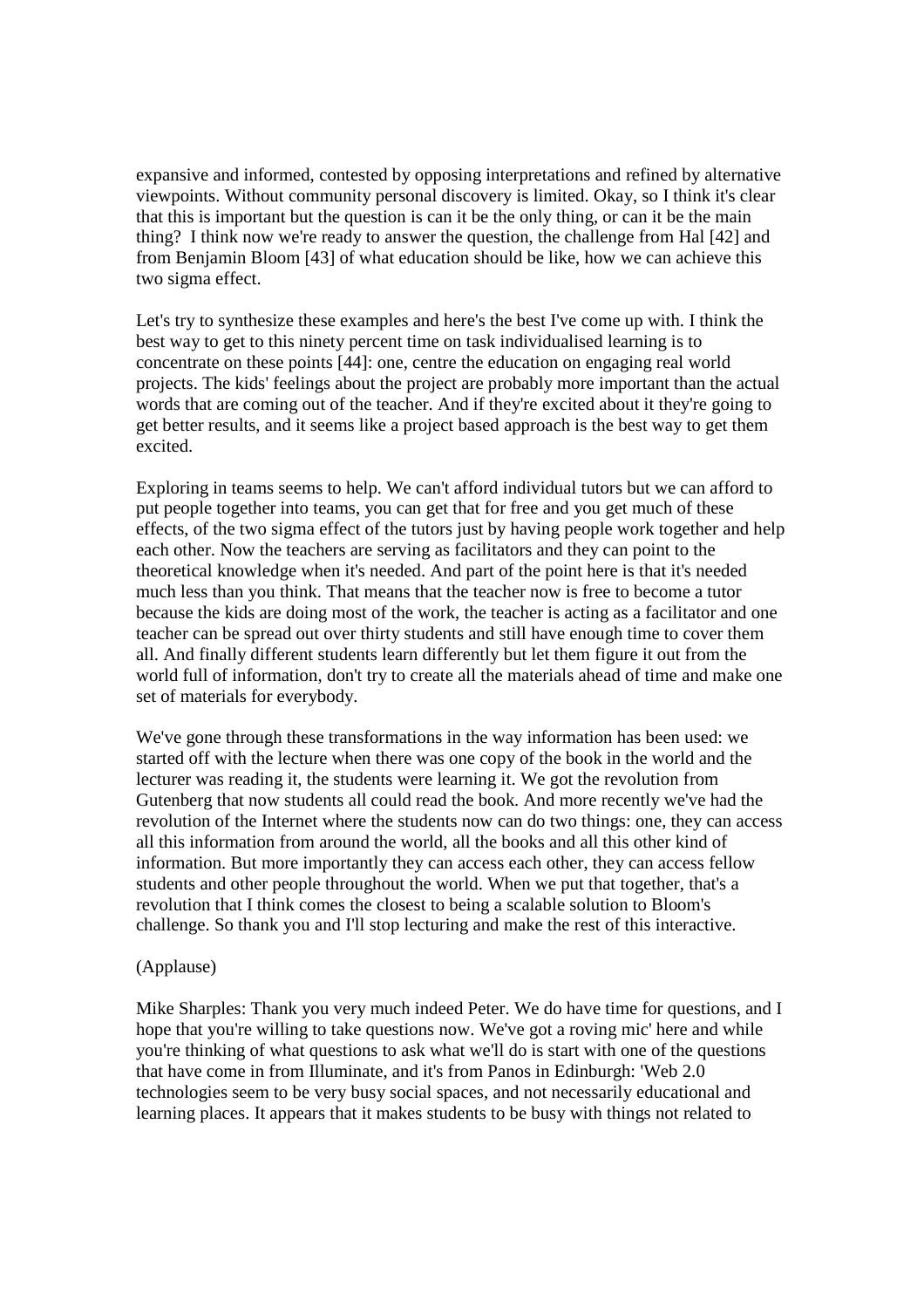learning but only to information sharing. Is this education? Any comments?'

A: So from my point of view, the point of these technologies is to connect the people, not to be the only place where they can act. So once you found the right person that you want to work with, you can do that in person if you happen to live nearby, you can talk on the phone, you can use web 1.0 technologies of email or whatever you want, and I don't think you need to stay within the bounds of the social networking site or wherever you started. I think it's making the connection that's important and what you do with it then -- there's many options.

MS: Other questions, yes, there's one there in the centre at the top.

Q2: This is sort of coming back to the Bloom paper which is sort of one of my little hobby horses. The, when, at the end of the Bloom paper he suddenly starts talking about 'well what about higher mental process think?' And you sort of start to realize that all of the studies in the classroom that he was doing was on students learning how to do things that they're taught the exact process step by step of every single thing they have to do along the way. And you also discover quite how bad his control group was because he found that setting homework makes a half a sigma improvement. Marking the homework makes another improvement. Actually teaching them stuff based on the, the, the stuff that you found out makes another improvement. Lots of educational technology, things like the cognitive tutors that Dylan mentioned yesterday, focus quite heavily on shown learning games by doing the Bloom like stuff where you train people in a set process. Something that very few systems seem to do is let students try out their own ideas and kind of react to that and sort of show them the consequences of their ideas. And it seems to me that's the only way that you can teach someone in situations where you don't already know the process. And for most interesting questions we'll come across in life we don't already know the exact process we'll need to go through. So anyway it was sort of just something that struck me, and I wanted to make that point and see whether you had any, any thoughts on it.

A: Yeah, I certainly agree with you and I went through the same process. I read the paper and at the end I said 'you know, this seems like it really applies to rote learning but does it apply to more creative learning?' And I said 'oh rats, Hal Abelson lied to me, I probably have to read more than one paper.' So I was concerned about that but I think you're right that the important parts of learning are not in rote learning. I think Bloom did emphasize that too much and I think we want to move away from that, and I think that as you point out and the theme of this conference points out, you're losing control. You're no longer saying 'well there's this narrow path that you can follow and we know exactly what the right and wrong answers are. And if you turn right or left that's okay because other people have gone down that path before and we know how to follow you up.' You start to get into areas where there are no black and white answers and where the student may be exploring something where we haven't seen the answer before. And I guess part of my message is that you should embrace that rather than fear it, and be willing to go there and trust that the students are going to learn something and maybe something new, and maybe something you as a teacher don't know about or have to figure out as you go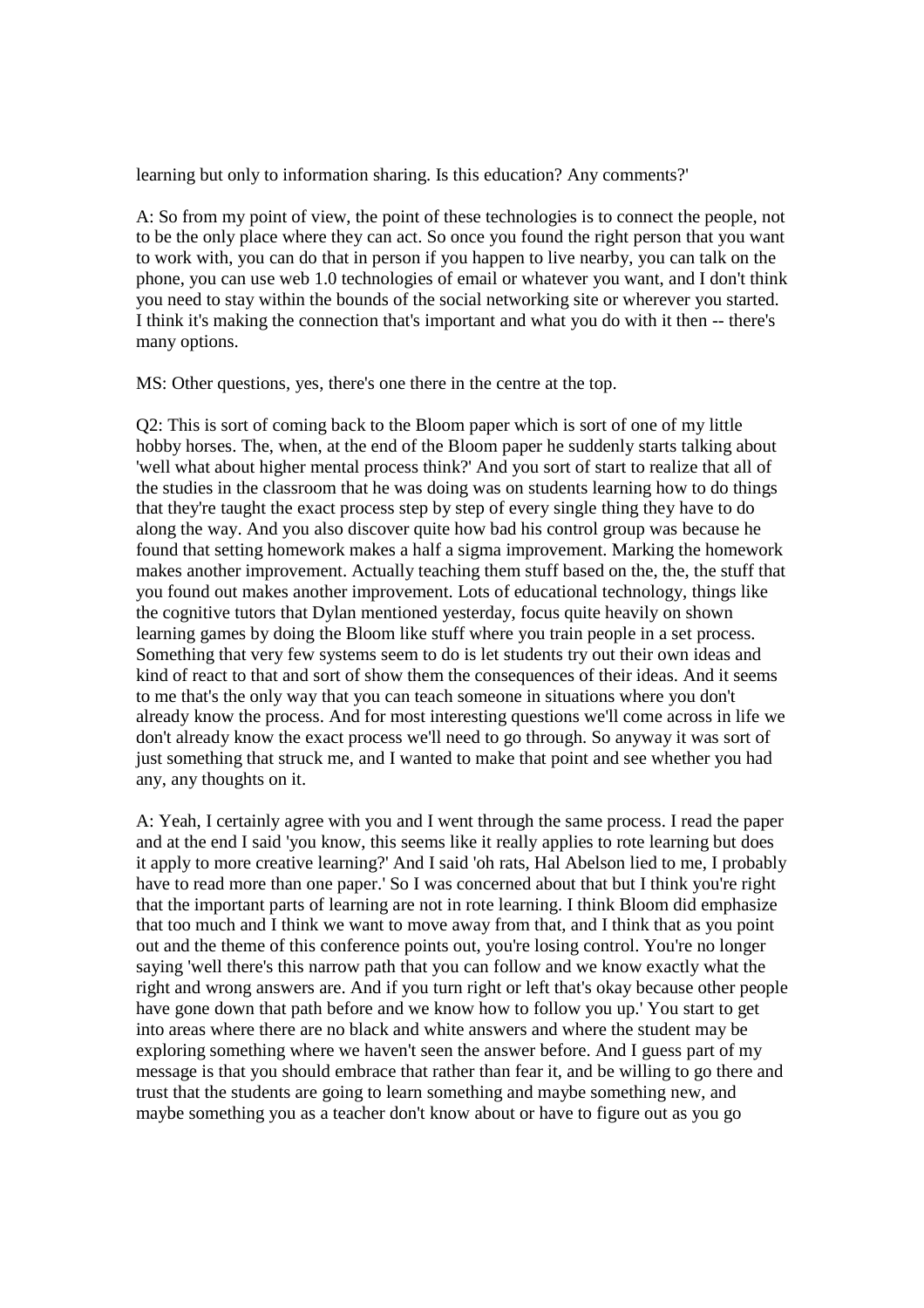along, but go ahead and let them take that path.

MS: Okay, another question. We've got one down here, while the microphone's coming down we've got another question via Illuminate from Adrian in Manchester, referring to your Creative Commons search engine he says 'I'm wondering what criteria were used for ranking the Creative Commons open courseware materials, the one where MIT came out the top.'

A: Yeah, so I can't tell you the details, I can tell you it was built on Google custom search, which is a facility that we offer to anybody, anybody can create a custom search, this one was done by this partnership with Creative Commons. There's two main things you can do in a custom search: one is you can rule sites in or out, you can say 'I only want to take results from the following set of sites that meet these criteria,' or 'I don't want to take results from these other ones.' And the other is you can influence the core Google rankings up or down by saying 'the following terms are important to me as I rate these results.' Those are the tools that we provide. I have no idea what this particular custom search has done in terms of how it's used those tools to provide the ranking.

Q: And are the criteria generally set by Google or in consultation? How does that work?

A: The criteria are set by whoever publishes the custom search. We give you the tools in which you can state the policy that you want to implement, but it's up to you to state that policy.

Q: Okay.

Q3: Okay, I'm interested in the star performer idea and why that hasn't really taken off, and what might help it to, or is it perhaps an outdated notion?

A: I'm not sure why that is. It just seemed odd to me that in music we've gone so far in that direction. Sure, you can still go to your local live performance but most people most of the time they've got their head phones in and they're all listening to the same top forty groups. Or maybe they're not; some people have very varied choices but they're listening to recorded music rather than seeking out the local ones. I don't know, maybe the universities had a lot of power and they kept things that way. Until very recently I think it was very clunky to try to view video educational materials online. It's still better being there in real life, you get the chance to ask questions and so on. But I've been in lecture halls that were twice the size of this one and there's not a lot of interpersonal reaction going on there between the audience and the professor, so I'm not sure that you give up that much by putting the materials online. And of course we could go so much more beyond that. If you are going to go to this star model you could have much higher production values and put in animations and simulations and so on mixed in, it's expensive to do that, it seems like it's probably worth while doing but it hasn't happened and I don't know why.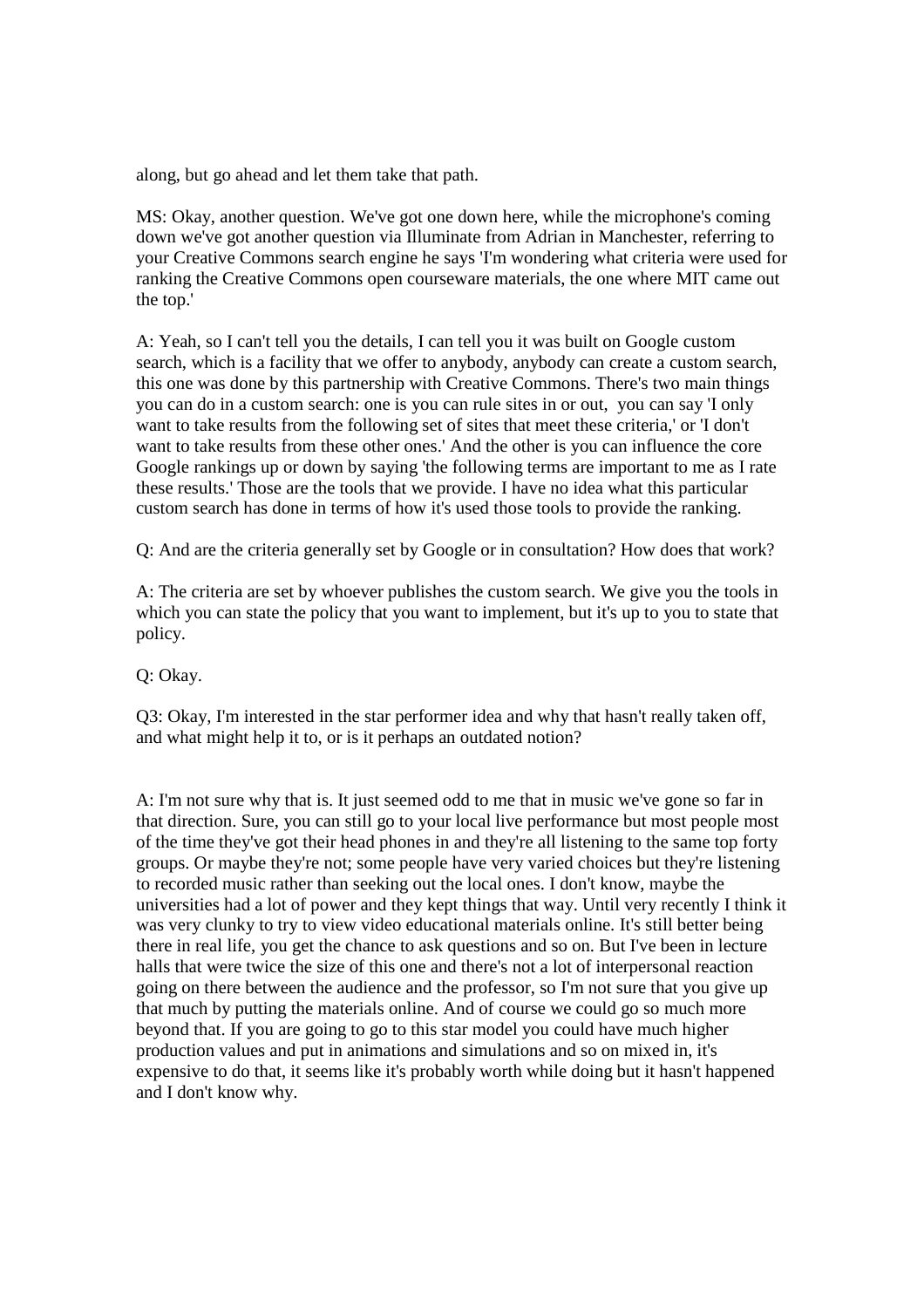MS: One over there, and one there.

Q4: Thank you, the start of your talk caused me some amusement because you used two exactly of the same images that I used in my own professorial inaugural lecture some years ago, which was the image of the people asleep in the lecture theatre and the Socrates wandering around outdoors. In my lecture I used a third image which was a group of Neanderthals who were driving mammoths off a cliff. And actually I think it was quite pertinent because what was going on was there's a whole bunch of young Neanderthals learning how to drive these mammoths off a cliff with a couple of old guys stood towards the back observing what they were doing. And it struck me that that is actually how an awful lot of real learning works, you've got people getting stuck into real world problems, learning how with each other with a bit of expertise on the side they can draw on. And I think the model that you put up towards the end is far closer to the Neanderthal than it is possibly to the Socratic. And indeed, you know, the tools we have now enable us, may enable us to adopt a old and effective model of learning, I wonder what you think of that.

A: That's interesting, I hadn't thought of going back to the Neanderthals. But I did think of going back to maybe the late nineteenth century or early twentieth century where we had the apprentice model being more common. I look at Olin college and see that as being something like the apprentice model. They're still in a college, they're not owned by a corporation but they're on task doing and learning, and it seems like that's a good model. And maybe we were trying to protect our young people too much by keeping them in school, keeping them segregated from the real world too long. I think especially with all the influences they have now they're ready to grow up earlier and we should have them out there if not in a formal apprentice programme at least something that's approaching it where they're interacting with the real world more.

MS: We've got another question there and then one at the back and then that'll have to be it.

Q5: Thanks for the refreshing lecture Peter, I'm Kanishk Bailey from universitas twenty one global, and I have noticed that there's a trend in which people have started differentiating between a search engine and a knowledge depository like Wikipaedia. And Wikipaedia has become such a huge volume of knowledge and there's a trend in which people would like to go to Wikipaedia to search out the knowledge they want rather than going to Google for searching information of any sort. So do you think that Google is facing competition in future or about to face competition in the future from Wikipaedia? And what are the strategies which Google would like to have in order to maybe venture into the same kind of a knowledge creation format rather than knowledge searching format of business? Thank you.

A: We love Wikipaedia, we're big fans of theirs and I forget the exact statistics but I think we give them something like a third of their traffic. So people are going to them directly but a substantial portion of people who get to them are coming to them through us. And I don't really see that as a threat, people going away, if they know they want to go to